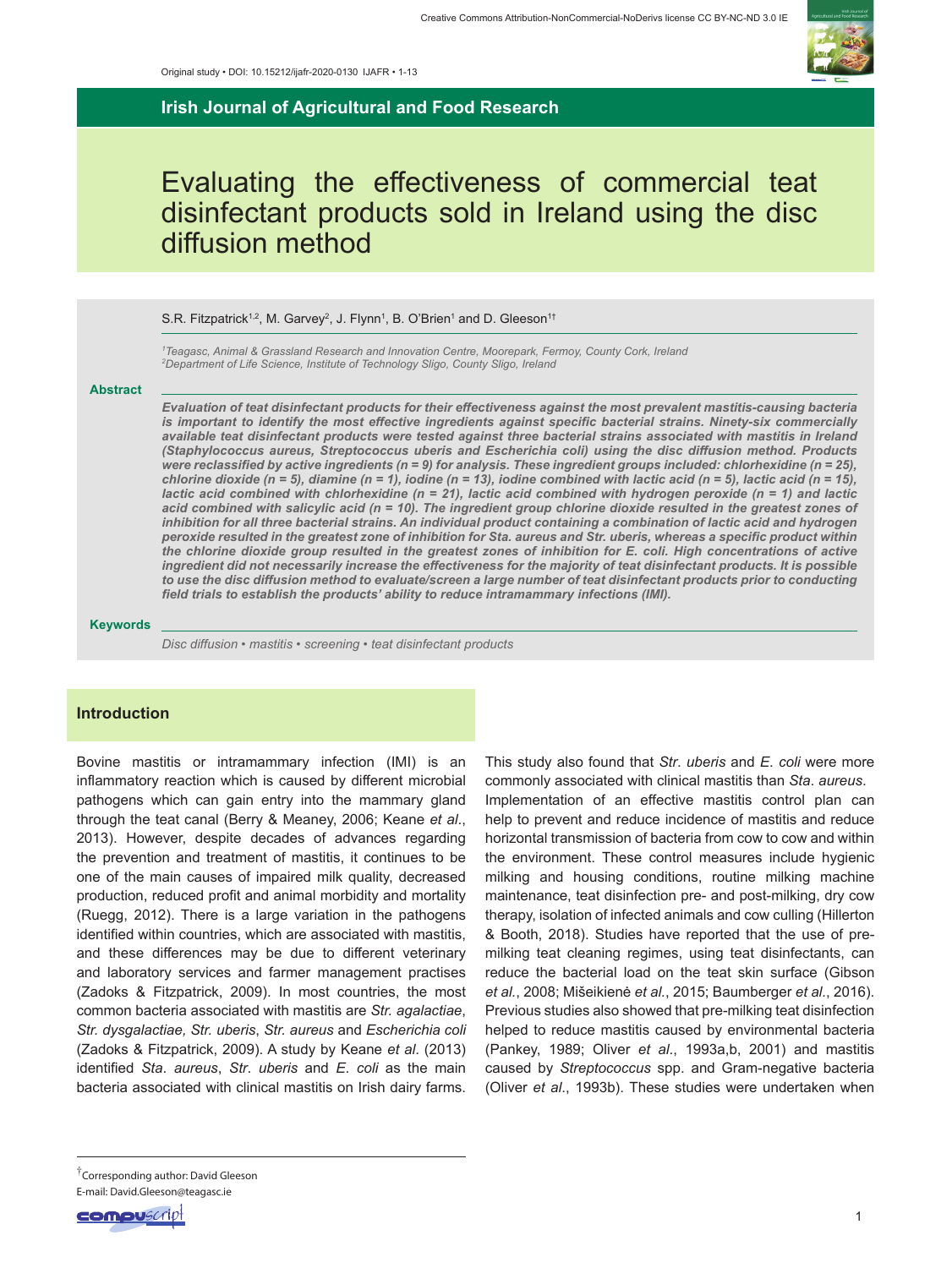cows were indoors; however, where cows were grazed on pastures, little to no improvement on mastitis incidence levels was observed (Williamson & Lacy-Hulbert, 2013; Gleeson *et al*., 2018). Post-milking teat disinfection is important for the control of contagious mastitis in herds (Breen, 2019). Contagious bacteria tend to be spread from cow to cow during milking via the milking machine and by the milker's hands. A study by Williamson and Lacy-Hulbert (2013) demonstrated that cows receiving post-milking disinfection had a lower rate of IMIs, caused by *Sta*. *aureus*, *Str*. *uberis*, *Corynebacterium* spp. and coagulase-negative staphylococci, than cows that did not receive post-milking disinfection. The success of teat disinfection in reducing new IMIs may also be influenced by the product active ingredient.

At present, the main knowledge regarding teat disinfectants relates to iodine as it is a broad-spectrum disinfectant and has been proven to be effective against mastitis and new IMIs (Oliver *et al*., 1991; Boddie *et al*., 2004; Böhm *et al*., 2017). However, alternative ingredients to iodine are now desirable due to concerns regarding iodine residues in milk which may be destined for infant milk formula manufacturing. Unfortunately, little knowledge is known regarding the effectiveness of these ingredients and products within an Irish context. There are many test methods available to measure the effectiveness of teat disinfection products. For regulatory purposes, teat disinfection products are required to be evaluated by the BS EN 1656 laboratory test method, known as a European Standards test. The National Mastitis Council (NMC) recommends the use of the experimental challenge and natural exposure protocols as they are useful for demonstrating field efficacy in reducing new IMI and mastitis. However, these tests may be limited to showing efficacy against specific organisms present on individual farms (Lopez-Benavides *et al*., 2012). The disc diffusion laboratory method can be used to screen disinfection products against a broad range of mastitis pathogens (Garvey *et al*., 2017; Fitzpatrick *et al*., 2019a). Screening/testing products using such a method can identify effective products before time-consuming and expensive field tests are undertaken. The objective of this study was to independently screen the effectiveness of 96 commercially available teat disinfection products, against the three main bacteria associated with mastitis in Ireland, *Sta*. *aureus*, *Str*. *uberis* and *E*. *coli*, using the disc diffusion method.

## **Materials and methods**

#### *Teat disinfectant information*

Ninety-six commercially available teat disinfectant products (Table 1), with different active ingredients of varying concentrations, were tested against mastitis-causing bacteria, using the disc diffusion method. The teat disinfectant products were either ready-to-use (RTU) (*n* = 82), concentrate (conc.) products (*n* = 9) or required activation before use (*n* = 5). Concentrate products were diluted using sterile distilled water according to the manufacturer's recommendation to avoid possible issues with water hardness or contaminated water. Five chlorine dioxide-based products (products 11, 70, 89, 90 and 95) were mixed with an activator before use according to the manufacturer's recommendations. The disinfectant products used were recommended either for both pre-/post-milking teat disinfection (*n* = 49), pre-milking teat disinfection only (*n* = 3) or post-milking disinfection only (*n* = 44). Concentrations of active ingredients are declared where indicated by the manufacturer on the product label.

#### *Bacterial strain identification*

The bacteria applied in this study were isolated from the teat skin of cows within the Teagasc Moorepark research herd, by taking skin swab samples from lactating cows' teats using moistened cotton swabs, according to NMC (NMC, 2017) guidelines. The isolates were gram stained and bacterial identification was carried out using biochemical tests including lactose fermentation, motility test medium (Sigma-Aldrich, Dublin, Ireland), catalase and oxidase tests, tube coagulase (Sigma-Aldrich, Dublin, Ireland) and growth/reaction on various types of agars including blood agar (Sigma-Aldrich, Dublin, Ireland), MacConkey (Merck Millipore, Cork, Ireland), Baird Parker (Merck KGaA64271, Darmstadt, Germany) and modified Edwards agar (Oxoid 3M0027, Hampshire, UK), Simmons citrate agar (Sigma-Aldrich, Dublin, Ireland), CAMP esculin agar (Sigma-Aldrich, Dublin, Ireland) and triple sugar iron agar (Sigma-Aldrich, Dublin, Ireland). Analytical Profile Index-Staph (API-Staph Kit, bioMerieux, Marcy-l'Etoile, France) and API 20 tests (API, bioMerieux, Marcy-l'Etoile, France) were also used according to the manufacturer's instructions.

#### *Disc diffusion method*

The disc diffusion method was used to determine the ability of the teat disinfectant products to inhibit bacterial growth. This method was chosen based on a previous study that demonstrated that the method can effectively screen/evaluate a number of teat disinfectant products in a short period of time (Fitzpatrick *et al.*, 2019a).

The disc diffusion method was performed using the techniques as described by Fitzpatrick *et al.* (2019a). Each bacterial strain isolated was grown on Mueller Hinton (MH) agar (Sigma-Aldrich, Ireland) plates with blank filter paper discs (three per plate; Cruinn, Dublin, Ireland) impregnated with a different teat disinfectant product. The experiment was independently repeated over 3 d, with three plate replications for each product against each bacterial strain tested. A pilot study was performed to determine the inclusion of sterile skimmed milk or sterile bovine serum albumin (BSA) as an interfering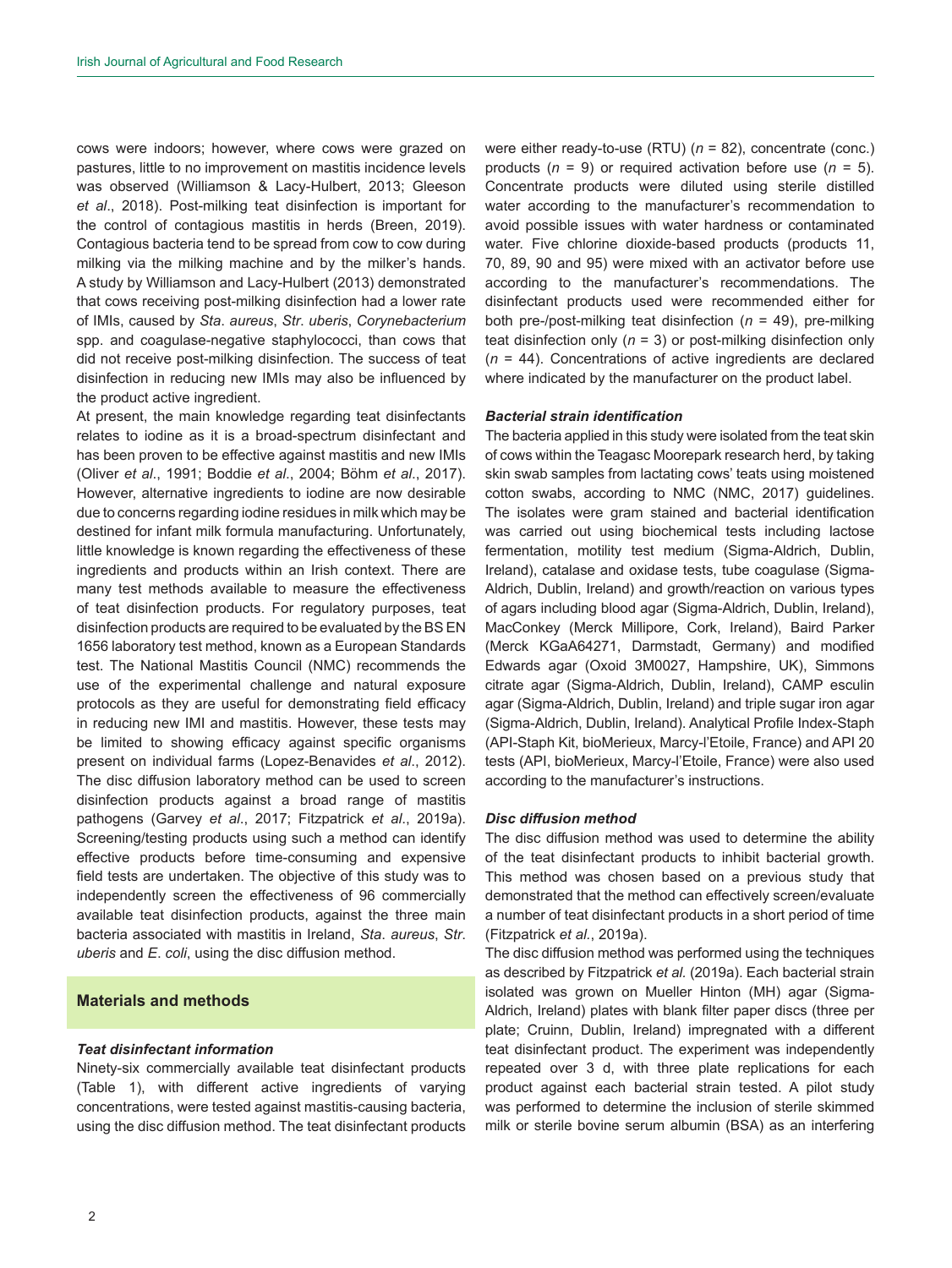| Product                                   | #              | Ingredient (w/w)                              | Pre or post |
|-------------------------------------------|----------------|-----------------------------------------------|-------------|
| Arkshield <sup>1</sup>                    | $\overline{7}$ | 5% Lactic acid/0.3% chlorhexidine             | Pre/post    |
| Arrabawn Udder Guard <sup>1</sup>         | 40             | 0.5% Chlorhexidine                            | Pre/post    |
| Bacto-Lac <sup>1</sup>                    | 31             | 5% Lactic acid/0.05% chlorhexidine            | Pre/post    |
| Barri-max $1$                             | 65             | 2.4% Lactic acid                              | Post        |
| Biolac Pre-Post <sup>1</sup>              | 44             | 0.25% Lactic acid/0.03% salicylic acid        | Pre/post    |
| Biolac Pre-Post <sup>1</sup>              | 59             | 0.25% Lactic acid/0.03% salicylic acid        | Pre/post    |
| Bisept <sup>2</sup>                       | 70             | 0.05% Chlorine dioxide                        | Pre/post    |
| Blue Barrier Spray <sup>1</sup>           | 49             | Lactic acid/0.6% chlorhexidine <sup>3</sup>   | Post        |
| Blu-gard N Spray <sup>1</sup>             | 15             | 3.46% Lactic acid                             | Post        |
| $C-Dip1$                                  | 61             | 0.53% Chlorhexidine                           | Post        |
| Co-op Source Duo-Teat Shield <sup>1</sup> | 39             | 2% Lactic acid/0.3% chlorhexidine             | Pre/post    |
| $D$ 4 lodine <sup>4</sup>                 | 19             | 0.5% lodine                                   | Post        |
| Dairy Pro UltraDip <sup>1</sup>           | 74             | 3% Lactic acid                                | Post        |
| DairyLac SA <sup>1</sup>                  | 76             | 3% Lactic acid                                | Post        |
| Deosan Mastocide <sup>1</sup>             | 32             | 0.5% Chlorhexidine                            | Post        |
| Deosan Summer Teat Care <sup>1</sup>      | 33             | 0.425% Chlorhexidine                          | Post        |
| Deosan Super Iodip <sup>4</sup>           | 34             | 0.5% lodine                                   | Post        |
| Deosan Teat Foam Advance <sup>1</sup>     | 13             | 0.6% Chlorhexidine                            | Pre/post    |
| Deosan Teatcare Plus <sup>1</sup>         | 14             | 0.425% Chlorhexidine                          | Post        |
| Deosan Triathalon <sup>1</sup>            | 81             | 1.76% Lactic acid                             | Pre/post    |
| Dermalac Emprasan <sup>1</sup>            | 27             | 0.25% Lactic acid/salicylic acid <sup>3</sup> | Pre/post    |
| Dual Dip Supreme <sup>1</sup>             | 47             | Lactic acid/0.6% chlorhexidine <sup>3</sup>   | Pre/post    |
| Dual Dip <sup>1</sup>                     | 45             | 2% Lactic acid/0.3% chlorhexidine             | Pre/post    |
| $Duo$ -cel <sup>1</sup>                   | 38             | 2.5% Lactic acid/0.3% chlorhexidine           | Pre/post    |
| Duogold <sup>1</sup>                      | 17             | 2% Lactic acid/0.3% chlorhexidine             | Pre/post    |
| Duo-Teat Shield <sup>1</sup>              | 25             | 2% Lactic acid/0.3% chlorhexidine             | Pre/post    |
| Emprasan dual <sup>1</sup>                | 53             | 0.25% Lactic acid/salicylic acid <sup>3</sup> | Pre/post    |
| Flexigard Spray <sup>1</sup>              | 94             | 4% Lactic acid                                | Post        |
| Fortress Protect Film <sup>1</sup>        | 73             | 3% Lactic acid/0.2% chlorhexidine             | Post        |
| Gold Glycodip XL <sup>1</sup>             | 62             | 0.5% lodine/1% lactic acid                    | Post        |
| Hamra Red <sup>1</sup>                    | 12             | 0.42% Chlorhexidine                           | Post        |
| Hexa-cel RTU <sup>1</sup>                 | 42             | 0.52% Chlorhexidine                           | Pre/post    |
| Hexaguard <sup>1</sup>                    | 1              | 0.74% Chlorhexidine                           | Pre/post    |
| Hexaklene R <sup>1</sup>                  | 2              | 0.5% Chlorhexidine                            | Pre/post    |
| Hexa-Spray <sup>1</sup>                   | 82             | 0.5% Chlorhexidine                            | Pre/post    |
| Hypraspray <sup>1</sup>                   | 87             | 2% Lactic acid/0.03% chlorhexidine            | Pre/post    |
| Hypred Quick Spray <sup>1</sup>           | 20             | 2% Lactic acid/0.1% salicylic acid            | Pre/post    |
| loguard <sup>4</sup>                      | 3              | 0.5% lodine                                   | Post        |
| loklar Multi <sup>1</sup>                 | 92             | 0.25% lodine                                  | Pre/post    |
| lo-Shield D <sup>1</sup>                  | 91             | 1.35% lodine                                  | Post        |
| lo-Shield Spray <sup>1</sup>              | 93             | 0.5% lodine                                   | Post        |
| Kenocidin Spray and Dip <sup>1</sup>      | 9              | 0.5% Chlorhexidine                            | Post        |

**Table 1:** Test teat disinfectant product code and active ingredient, as declared by the manufacturer on product label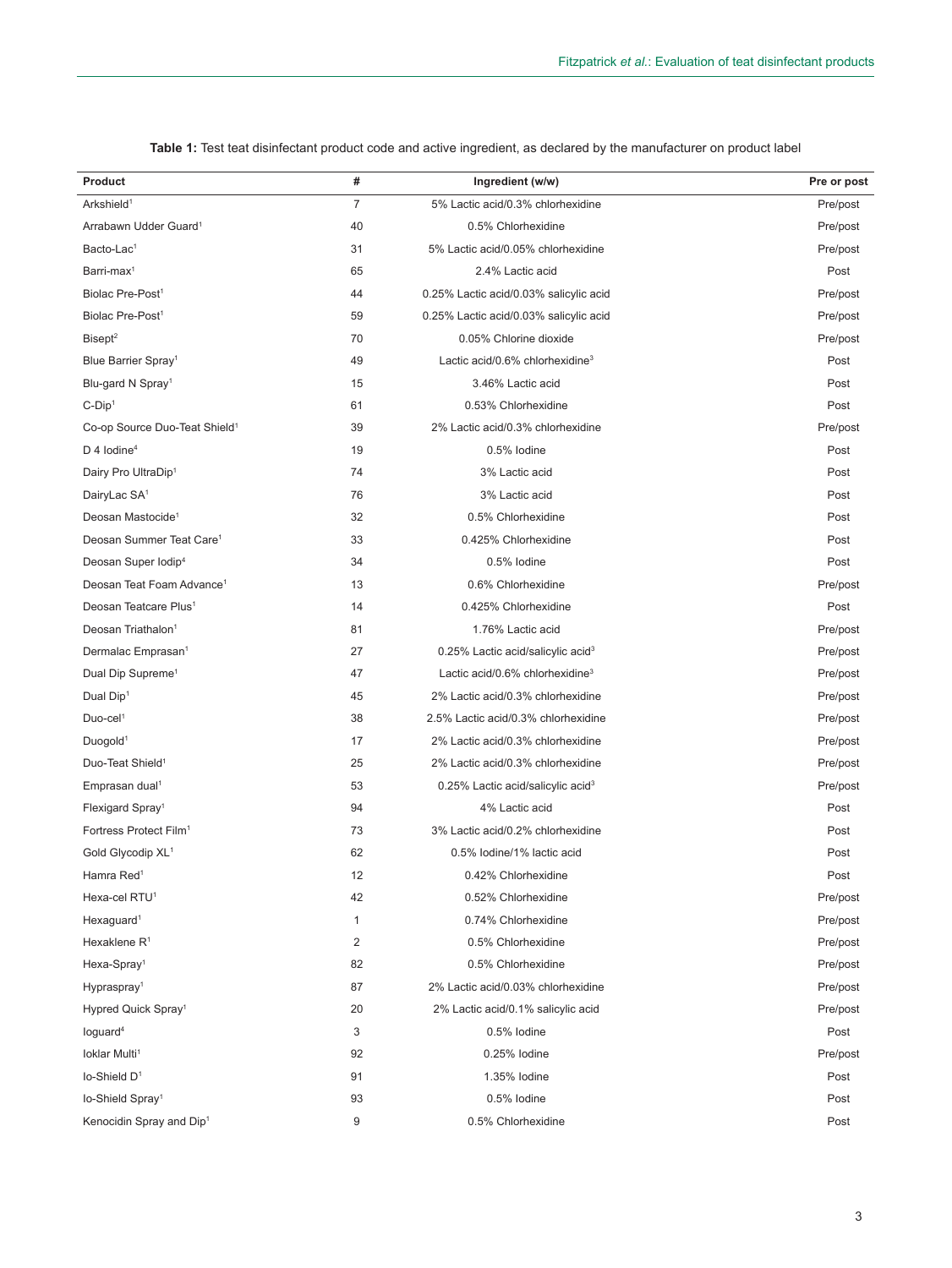## **Table 1:** Continued

| Product                                          | #        | Ingredient (w/w)                                 | Pre or post          |
|--------------------------------------------------|----------|--------------------------------------------------|----------------------|
| Kenolac SD <sup>1</sup>                          | 80       | 3.6% Lactic acid                                 | Post                 |
| Kenolac <sup>1</sup>                             | 10       | 3.6% Lactic acid                                 | Post                 |
| Kenomint SD <sup>1</sup>                         | 78       | 0.5% Chlorhexidine                               | Post                 |
| Kenomint <sup>1</sup>                            | 77       | 0.5% Chlorhexidine                               | Post                 |
| Kenomix SD <sup>2</sup>                          | 89       | 0.0157% Chlorine dioxide                         | Post                 |
| Kenomix <sup>2</sup>                             | 11       | 0.0157% Chlorine dioxide                         | Post                 |
| Kenopure <sup>1</sup>                            | 79       | 3.2% Lactic acid                                 | Pre                  |
| Lactic Lather <sup>1</sup>                       | 46       | 1.6% Lactic acid/hydrogen peroxide <sup>3</sup>  | Pre                  |
| Lacto dual <sup>1</sup>                          | 36       | 2.5% Lactic acid/1.5% chlorhexidine              | Pre/post             |
| Lacto-cel <sup>1</sup>                           | 35       | 2.4% Lactic acid                                 |                      |
| Lacto-Mil <sup>1</sup>                           | 96       | 5% Lactic acid                                   | Pre/post<br>Pre/post |
|                                                  |          |                                                  |                      |
| Lactospray <sup>1</sup>                          | 4        | 2.4% Lactic acid<br>0.5% lodine/0.5% lactic acid | Pre/post             |
| Lanodip 4 XL <sup>1</sup>                        | 30<br>55 |                                                  | Post                 |
| Lanodip Pre-Post <sup>1</sup>                    |          | 0.29% lodine/0.8% lactic acid                    | Pre/post             |
| Lely Quaress-Cura <sup>1</sup>                   | 43       | 3% Lactic acid/salicylic acid <sup>3</sup>       | Post                 |
| Luxdip 50B <sup>1</sup>                          | 69       | 0.5% lodine                                      | Post                 |
| Masocare Platinum <sup>1</sup>                   | 85       | 0.54% lodine                                     | Pre/post             |
| Masodine Concentrate <sup>4</sup>                | 83       | 0.5% lodine                                      | Pre/post             |
| Masodip Platinum <sup>1</sup>                    | 84       | 0.436% Chlorhexidine                             | Pre/post             |
| Maxadine C <sup>4</sup>                          | 8        | 0.5% lodine                                      | Post                 |
| Maxidine RTU <sup>1</sup>                        | 37       | 0.5% lodine                                      | Post                 |
| Nano Dual <sup>1</sup>                           | 28       | 1.93% Lactic acid/0.2% chlorhexidine             | Pre/post             |
| Novo Dual <sup>1</sup>                           | 29       | 4% Lactic acid/0.27% chlorhexidine               | Pre/post             |
| Novodip <sup>1</sup>                             | 60       | 4.9% Lactic acid/1.28% chlorhexidine             | Post                 |
| Novospray <sup>1</sup>                           | 54       | 4.9% Lactic acid/0.3% chlorhexidine              | Post                 |
| $Prefoam+1$                                      | 21       | 2% Lactic acid/0.1% salicylic acid               | Pre                  |
| Protect Pre Post <sup>1</sup>                    | 75       | 3% Lactic acid/0.25% chlorhexidine               | Pre/post             |
| PureChem Chlorhexidine Summer Grade <sup>1</sup> | 52       | 1.49% Chlorhexidine                              | Pre/post             |
| PureChem Chlorhexidine <sup>1</sup>              | 48       | 1.49% Chlorhexidine                              | Post                 |
| PureChem Dual Dip <sup>1</sup>                   | 51       | 1% Lactic acid/1.49% chlorhexidine               | Pre/post             |
| PureChem lodophor <sup>4</sup>                   | 50       | 0.5% lodine                                      | Post                 |
| Quatro <sup>1</sup>                              | 41       | 0.5% Chlorhexidine                               | Pre/post             |
| SalvoDip B <sup>1</sup>                          | 71       | 2.4% Lactic acid                                 | Post                 |
| Salvohex <sup>1</sup>                            | 67       | 2% Lactic acid/0.3% chlorhexidine                | Post                 |
| Salvospray <sup>1</sup>                          | 68       | 2.4% Lactic acid                                 | Pre/post             |
| SensoDip 501                                     | 16       | 0.5% Chlorhexidine                               | Post                 |
| SensoDip <sup>1</sup>                            | 72       | 0.5% Chlorhexidine                               | Pre/post             |
| Sensospray <sup>1</sup>                          | 66       | 0.5% Chlorhexidine                               | Post                 |
| Silk dip <sup>4</sup>                            | 24       | 0.5% lodine                                      | Post                 |
| Summer C-Dip1                                    | 58       | 0.5% Chlorhexidine                               | Post                 |
| Super Cow Teat Foam <sup>1</sup>                 | 26       | 0.6% Diamine                                     | Pre/post             |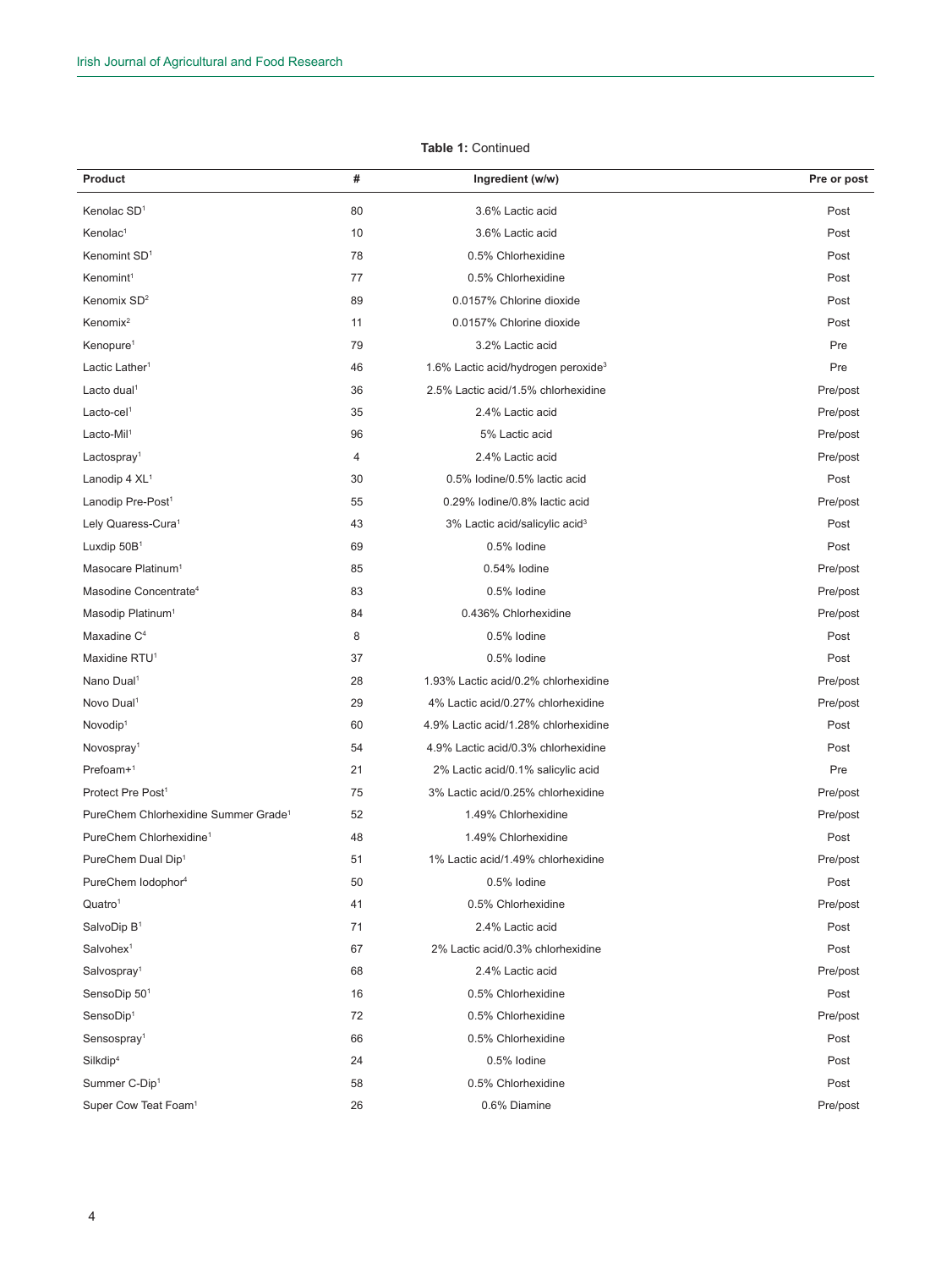| Product                          | #  | Ingredient (w/w)                     | Pre or post |
|----------------------------------|----|--------------------------------------|-------------|
| Supergold <sup>1</sup>           | 18 | 0.5% Chlorhexidine                   | Pre/post    |
| Supreme <sup>1</sup>             | 64 | 2.5% Lactic acid/0.37% chlorhexidine | Pre/post    |
| Sure Spray Duo <sup>1</sup>      | 6  | 2% Lactic acid/0.3% chlorhexidine    | Pre/post    |
| Surespray <sup>1</sup>           | 5  | 0.5% Chlorhexidine                   | Pre/post    |
| Synofilm <sup>1</sup>            | 88 | 8% Lactic acid                       | Post        |
| Teat Gard C <sup>1</sup>         | 63 | 0.5% Chlorhexidine                   | Pre/post    |
| TriCide Gold <sup>1</sup>        | 57 | 0.15% lodine/1% lactic acid          | Pre/post    |
| TriCide <sup>1</sup>             | 56 | 0.15% Iodine/1% lactic acid          | Post        |
| Uddergold <sup>2</sup>           | 90 | 0.32% Acidified sodium chlorite      | Post        |
| Valiant <sup>2</sup>             | 95 | 0.038% Sodium chloride               | Post        |
| Virolac Film <sup>1</sup>        | 23 | 2% Lactic acid/0.1% salicylic acid   | Post        |
| Virolac Spray <sup>1</sup>       | 86 | 2% Lactic acid/0.1% salicylic acid   | Pre/post    |
| Virolac Concentrate <sup>4</sup> | 22 | 2% Lactic acid/0.1% salicylic acid   | Pre/post    |

#### **Table 1:** Continued

1 Ready to use (RTU).

2 Requires activation before use.

3 The concentration of some active ingredients for combination products was not declared by the manufacturer.

4 Concentrate.

 $# =$  product number.

substance to imitate the environment that the teat disinfectants would be used in. In this pilot study, the disc diffusion method was modified to allow for the addition of the aforementioned interfering substances. This modification involved adding the adjusted bacterial suspension to the interfering substance/ organic matter suspension. The method was then carried out as described above. The zone of no growth (zone of inhibition) (measured in millimetres [mm], using a digital calliper [RS digital calliper 600/880, Mitutoyo Digimatic, Hampshire, UK]) around the disc is a measure of the ability of the teat disinfectant product to inhibit the growth of the test bacterial strain.

#### *Statistical analysis*

Statistical analysis was carried out using SAS for Windows, version 9.4 (SAS Institute Inc., Cary, NC, USA; SAS, 2014). The results were analysed using the PROC GLIMMIX procedure. Pair-wise comparisons were adjusted for multiplicity effect using simulation procedures to adjust *P*-values. Residual checks were made to ensure assumptions of analysis were met. This was used to determine the difference in susceptibility or resistance of bacterial species and differences in zones of inhibition between teat disinfectant products within ingredient groups. Products used within the study were reclassified by active ingredients (*n* = 9) to minimise/control the occurrence of type II errors during analysis. Comparisons between ingredient groups and between products within each ingredient group were compared using LSMEANS in the PROC GLIMMIX procedure. These ingredient groups included: chlorhexidine (*n* = 25), chlorine dioxide (*n* = 5), diamine (*n* = 1), iodine (*n* = 13), iodine combined with lactic acid (*n* = 5), lactic acid  $(n = 15)$ , lactic acid combined with chlorhexidine  $(n = 21)$ , lactic acid combined with hydrogen peroxide (*n* = 1) and lactic acid combined with salicylic acid (*n* = 10).

# **Results**

The bacteria isolated from teat skin swab samples and identified in this study were found to be *Sta. aureus*, *Str. uberis* and *E. coli*. Furthermore, the pilot study showed that the use of either of the two different interfering substances did not have a negative impact on the effectiveness of the teat disinfectants used. Therefore, no interfering substance was included in the current study.

The average zone of inhibition for each product group can be seen in Figure 1. Lactic acid combined with hydrogen peroxide achieved the largest zones of inhibition for all three bacterial strains (*Str*. *uberis* [27.9 mm], *Sta*. *aureus* [25.1 mm] and *E*. *coli* [19.3 mm]). This was followed by the ingredient group chlorine dioxide (*Str*. *uberis* [21.3 mm], *Sta*. *aureus* [20.0 mm] and *E. coli* [18.1 mm]). Chlorhexidine group and diamine resulted in the smallest bacterial inhibitions for *Str*. *uberis* (17.9 mm and 16.1 mm, respectively), with a combination of lactic acid and salicylic acid achieving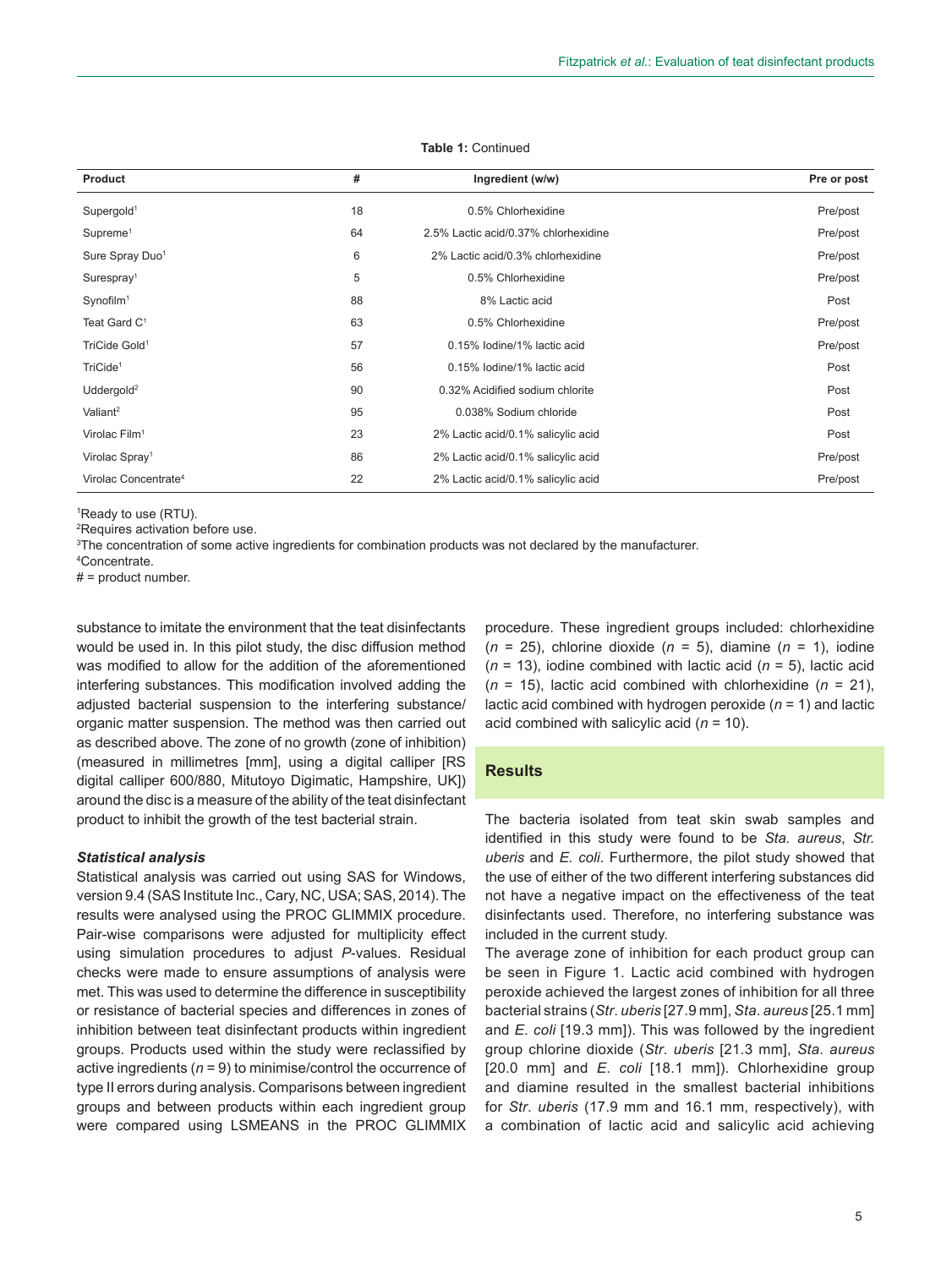

**Zone of inhibition (mm)**

**Figure 1**. Least squares means of the zones of inhibition (mm) of (A) *Str*. *uberis*, (B) *Sta*. *aureus* and (C) *E*. *coli* across all teat disinfectant active ingredient groups tested by the disc diffusion method. Error bars indicate SEM. *a,b,c,d,e,f*Inhibitions not sharing the same superscript for each bacterial strain were significantly different (*P* < 0.05).

significantly smaller zones of inhibition against *Sta*. *aureus* (13.2 mm) compared to chlorine dioxide (*P* < 0.05). For *E*. *coli*, the ingredient iodine and lactic acid resulted in a smaller level of bacterial inhibition (10.9 mm) compared to a combination of lactic acid and hydrogen peroxide and chlorine dioxide (*P* < 0.05).

Within the study, two ingredient groups (diamine and lactic acid combined with hydrogen peroxide) contained only one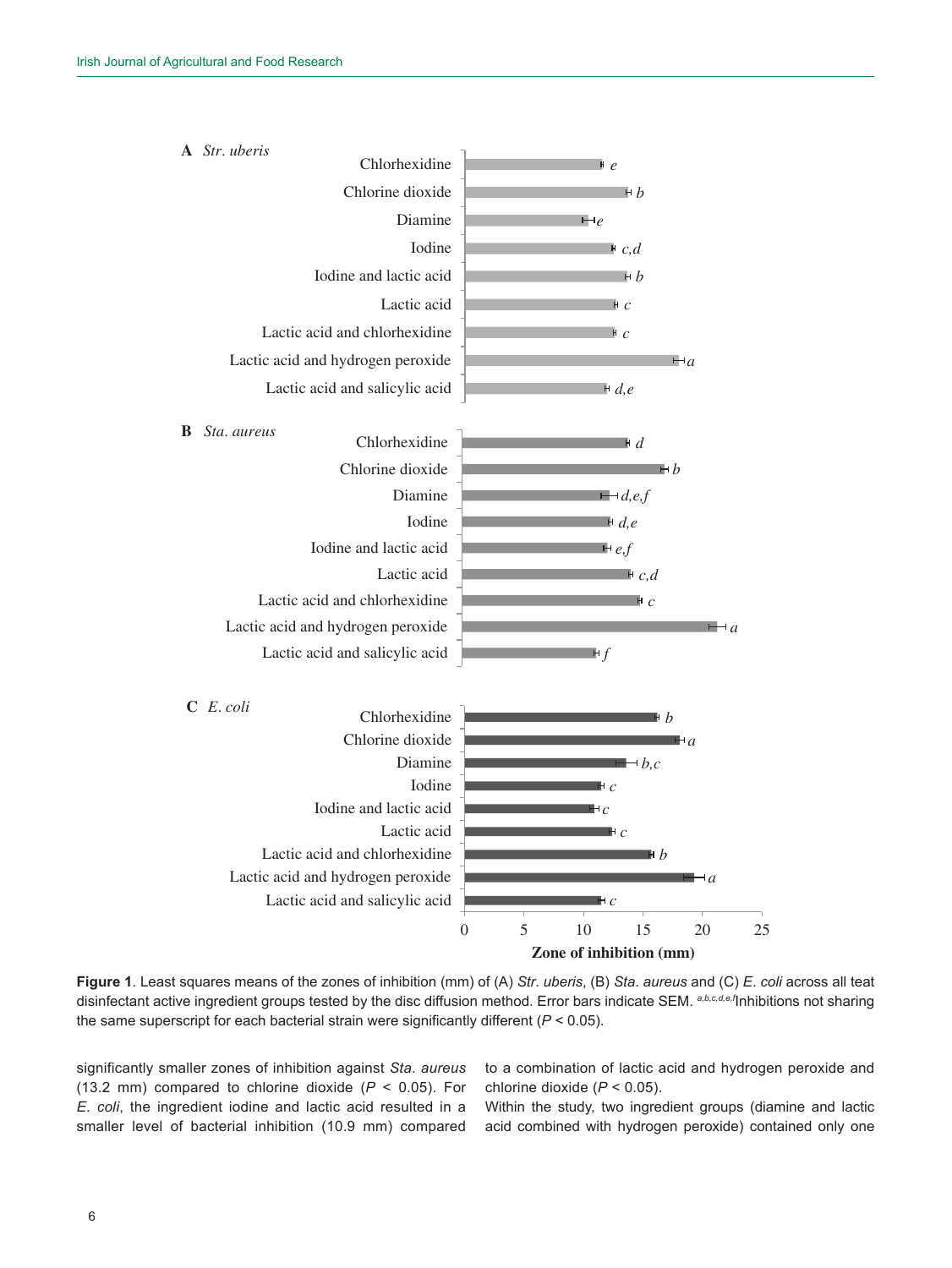product each. The ingredient group, diamine, demonstrated a smaller level of bacterial inhibition, with an overall average of 16.1 mm, 14.5 mm and 13.6 mm for *Str*. *uberis*, *Sta*. *aureus* and *E*. *coli*, respectively. The ingredient group which included a combination of lactic acid and hydrogen peroxide achieved a large bacterial inhibition against *Str*. *uberis* (27.9 mm), *Sta*. *aureus* (25.1 mm) and *E*. *coli* (19.3 mm). Bacterial inhibition of teat disinfectant products against different bacterial strains within each ingredient group can be observed in Table 2.

## *Chlorhexidine*

Twenty-five products belonged to the chlorhexidine group. These products ranged in chlorhexidine concentrations from 0.42% to 1.49% w/w chlorhexidine. For *Str*. *uberis*, product 1 (0.74% w/w chlorhexidine) resulted in the largest zone of inhibition of 21.4 mm, which was significantly larger than product 48 (1.49% w/w chlorhexidine), resulting in an inhibition of 15.6 mm (*P* < 0.05). For *Sta*. *aureus*, product 5 (0.5% w/w chlorhexidine) resulted in the largest inhibition of 17.1 mm, which differed significantly from product 82 (0.5% w/w chlorhexidine; 14.0 mm) (*P* < 0.05). For *E*. *coli*, product 2 (0.5% w/w chlorhexidine) resulted in the largest inhibition of 20.6 mm. This differed significantly from product 82, which resulted in a smaller inhibition of 12.3 mm (*P* < 0.05). Within this ingredient group, a trend was observed for the effectiveness of teat disinfectant products against the three bacterial strains. Product 1 observed the largest inhibition for *Str*. *uberis* (21.4 mm) and resulted in the second and third largest inhibitions for *Sta*. *aureus* (17.7 mm) and *E*. *coli* (18.3 mm), respectively.

#### *Chlorine dioxide*

The chlorine dioxide ingredient group consisted of five different teat disinfectant products. These products ranged in chlorine dioxide concentrations from 0.0157% to 0.038% w/w. For *Str*. *uberis*, *Sta*. *aureus* and *E*. *coli*, product 95 (0.038% w/w chlorine dioxide) resulted in the largest zones of inhibition of 22.8 mm, 22.4 mm and 21.5 mm, respectively. Furthermore, product 70 (0.05% w/w chlorine dioxide) resulted in a smaller inhibition of 19.4 mm, 18.2 mm and 12.2 mm for *Str*. *uberis*, *Sta*. *aureus* and *E*. *coli*, respectively, compared to product 95  $(P < 0.05)$ .

#### *Diamine*

Only one teat disinfectant product contained the ingredient diamine (0.6% w/w diamine; product 26). This product resulted in zones of inhibition of 16.1 mm, 14.5 mm and 13.6 mm for *Str*. *uberis*, *Sta*. *aureus* and *E*. *coli*, respectively.

## *Iodine*

There were 13 iodine products tested within this study. These products ranged from a concentration of 0.25% w/w to 1.35% w/w iodine. For *Str*. *uberis*, product 8 (0.5% w/w iodine) resulted in the largest zone of inhibition of 23.0 mm. Product 92 (0.25% w/w iodine) resulted in a smaller inhibition of 12.1 mm, compared to product 9 (*P* < 0.05). For both *Sta*. *aureus* and *E*. *coli*, product 91 (1.35% w/w iodine) resulted in the largest inhibition of 18.2 mm and 16.3 mm, respectively. Similar to *Str*. *uberis*, product 92 resulted in a smaller inhibition for *Sta*. *aureus* (9.2 mm) and *E*. *coli* (7.5 mm), which differed significantly from product 91 (*P* < 0.05). Product 24 (0.5% w/w iodine) resulted in the second largest inhibition for *Str*. *uberis* (21.6 mm) and *Sta*. *aureus* (17.1 mm) and the fourth largest zone of inhibition for *E*. *coli* (12.0 mm).

### *Iodine and lactic acid*

A total of five products which contained iodine combined with lactic acid were evaluated. These products ranged in concentrations from 0.15% w/w to 0.5% w/w iodine combined with 0.8% w/w to 1% w/w lactic acid. No significant difference was observed for *Str*. *uberis* among the iodine and lactic acid products. However, product 30 (0.5% w/w iodine combined with 0.5% w/w lactic acid) resulted in the numerically largest inhibition of 21.9 mm. Furthermore, product 57 (0.15% w/w iodine combined with 1% w/w lactic acid) resulted in the smallest inhibition (20.3 mm) for *Str*. *uberis*. Product 30 resulted in the largest inhibition of 16.5 mm and 12.1 mm against *Sta*. *aureus* and *E*. *coli*, respectively. Product 57 (0.15% w/w iodine combined with 1% w/w lactic acid) resulted in the smallest inhibition of 13.0 mm and 10.0 mm for *Sta*. *aureus* and *E*. *coli*, respectively, compared to product 30 (*P* < 0.05).

### *Lactic acid*

Within the study, 15 products which contained various concentrations of lactic acid were tested. These products ranged in lactic acid concentration from 1.76% w/w to 8% w/w lactic acid. For *Str*. *uberis* and *E*. *coli*, product 94 (4% w/w lactic acid) resulted in the numerically largest inhibition of 22.4 mm and 18.2 mm, respectively. Product 88 (8% w/w lactic acid) showed a significantly smaller inhibition of 16.6 mm for *Str*. *uberis* (compared to product 94 [22.4 mm] [*P* < 0.05]). For *E*. *coli*, product 10 (3.6% w/w lactic acid) showed a significantly smaller inhibition of 10.0 mm compared to product 94 (18.2 mm) (*P* < 0.05). Products 10 and 88 both had the numerically largest inhibition of 19.3 mm for *Sta*. *aureus*, which for both products was significantly larger than that for product 96 (5% w/w lactic acid [13.7 mm]) (*P* < 0.05). Across the lactic acid teat disinfectant products, product 94 resulted in the numerically largest inhibitions against both *Str*. *uberis* and *E*. *coli*, and the third largest inhibition for *Sta*. *aureus*.

## *Lactic acid and chlorhexidine*

Of the 96 products tested, 21 of these products contained a combination of lactic acid and chlorhexidine. These products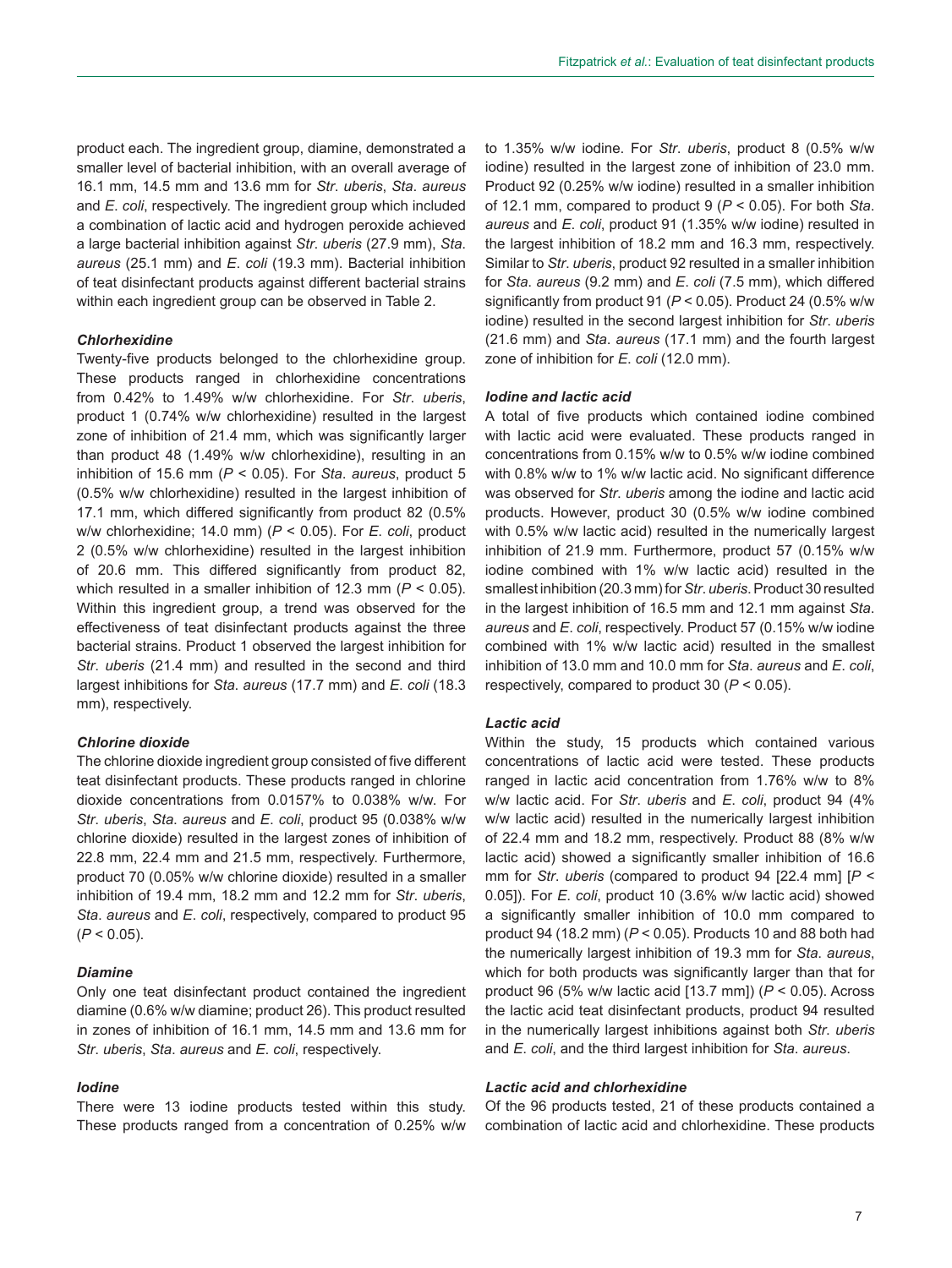| Table 2: Least squares means of the zones of inhibition (mm) for 96 teat disinfectant products, categorised by ingredient group, against |                                      |  |  |
|------------------------------------------------------------------------------------------------------------------------------------------|--------------------------------------|--|--|
|                                                                                                                                          | Str. uberis. Sta. aureus and E. coli |  |  |

| Product                                          | #  | Ingredient (w/w)                | Str. uberis               | Sta. aureus       | E. coli           |
|--------------------------------------------------|----|---------------------------------|---------------------------|-------------------|-------------------|
| <b>Chlorhexidine products</b>                    |    |                                 |                           |                   |                   |
| Arrabawn Udder Guard <sup>1</sup>                | 40 | 0.5% Chlorhexidine              | $16.6^{d,e,f,g}$          | $15.3^{b,c,d}$    | $16.2^{b,c,d}$    |
| $C-Dip1$                                         | 61 | 0.53% Chlorhexidine             | $17.6^{d,e,f,g}$          | $15.7^{b,c,d}$    | $15.6^{b,c,d,e}$  |
| Deosan Mastocide <sup>1</sup>                    | 32 | 0.5% Chlorhexidine              | $19.1^{a,b,c,d,e,f}$      | $17.4^{a,b,c}$    | $16.7^{b,c,d}$    |
| Deosan Summer Teat Care <sup>1</sup>             | 33 | 0.425% Chlorhexidine            | $17.4^{d,e,f,g}$          | 16.7a, b, c, d    | 17.9a,b,c,d       |
| Deosan Teat Foam Advance <sup>1</sup>            | 13 | 0.6% Chlorhexidine              | $19.5^{a,b,c,d,e}$        | $16.1^{a,b,c,d}$  | $16.3^{b,c,d}$    |
| Deosan Teatcare Plus <sup>1</sup>                | 14 | 0.425% Chlorhexidine            | 15.89                     | 16.9a, b, c, d    | 17.6a, b, c, d    |
| Hamra Red <sup>1</sup>                           | 12 | 0.42% Chlorhexidine             | $17.8^{b,c,d,e,f,g}$      | $16.0^{b,c,d}$    | $15.9^{b,c,d,e}$  |
| Hexa-cel RTU <sup>1</sup>                        | 42 | 0.52% Chlorhexidine             | $15.9^{f,g}$              | $16.1^{a,b,c,d}$  | $15.1^{b,c,d,e}$  |
| Hexaguard <sup>1</sup>                           | 1  | 0.74% Chlorhexidine             | 21.4 <sup>a</sup>         | $17.7^{a,b}$      | 18.3a, b, c       |
| Hexaklene R <sup>1</sup>                         | 2  | 0.5% Chlorhexidine              | 20.9a, b, c               | $15.9^{b,c,d}$    | 20.6 <sup>a</sup> |
| $Hexa-Spray1$                                    | 82 | 0.5% Chlorhexidine              | $17.3^{d,e,f,g}$          | $14.0^{d}$        | 12.3 <sup>e</sup> |
| Kenocidin Spray/Dip1                             | 9  | 0.5% Chlorhexidine              | $17.0$ <sub>d,e,f,g</sub> | 16.2a, b, c, d    | $14.2^{d,e}$      |
| Kenomint <sup>1</sup>                            | 77 | 0.5% Chlorhexidine              | $17.7^{c,d,e,f,g}$        | $16.0^{b,c,d}$    | $16.3^{b,c,d}$    |
| Kenomint SD <sup>1</sup>                         | 78 | 0.5% Chlorhexidine              | $19.1^{a,b,c,d,e,f}$      | $14.6^{c,d}$      | $14.5^{c,d,e}$    |
| Masodip Platinum <sup>1</sup>                    | 84 | 0.436% Chlorhexidine            | $16.4^{e,f,g}$            | $17.9^{a,b}$      | $14.4^{d,e}$      |
| PureChem Chlorhexidine <sup>1</sup>              | 48 | 1.49% Chlorhexidine             | 15.69                     | $15.0^{b,c,d}$    | $14.8^{b,c,d,e}$  |
| PureChem Chlorhexidine Summer Grade <sup>1</sup> | 52 | 1.49% Chlorhexidine             | $17.4^{d,e,f,g}$          | $16.3^{a,b,c,d}$  | $16.3^{b,c,d}$    |
| Quatro <sup>1</sup>                              | 41 | 0.5% Chlorhexidine              | $16.1$ <sup>f,g</sup>     | 16.6a, b, c, d    | $16.5^{b,c,d}$    |
| SensoDip <sup>1</sup>                            | 72 | 0.5% Chlorhexidine              | $17.0$ <sub>d,e,f,g</sub> | $15.9^{b,c,d}$    | $15.9^{b,c,d,e}$  |
| SensoDip 501                                     | 16 | 0.5% Chlorhexidine              | $18.4^{a,b,c,d,e,f,g}$    | $17.4^{a,b,c}$    | $17.3^{a,b,c,d}$  |
| Sensospray <sup>1</sup>                          | 66 | 0.5% Chlorhexidine              | $16.9$ <sub>d,e,f,g</sub> | 17.1a,b,c,d       | $14.9^{b,c,d,e}$  |
| Summer C-Dip1                                    | 58 | 0.5% Chlorhexidine              | $19.4^{a,b,c,d,e}$        | $15.1^{b,c,d}$    | $14.5^{c,d,e}$    |
| Supergold <sup>1</sup>                           | 18 | 0.5% Chlorhexidine              | $21.0^{a,b}$              | $16.5^{a,b,c,d}$  | $18.5^{a,b}$      |
| Surespray <sup>1</sup>                           | 5  | 0.5% Chlorhexidine              | 19.8a, b, c, d            | 19.2 <sup>a</sup> | $18.2^{a,b,c}$    |
| Teat Gard C <sup>1</sup>                         | 63 | 0.5% Chlorhexidine              | $16.0$ <sup>f,g</sup>     | $15.2^{b,c,d}$    | $15.4^{b,c,d,e}$  |
| <b>Chlorine dioxide products</b>                 |    |                                 |                           |                   |                   |
| Bisept <sup>2</sup>                              | 70 | 0.05% Chlorine dioxide          | 19.4c                     | $18.5^{b}$        | 12.2 <sup>c</sup> |
| Kenomix $2$                                      | 11 | 0.0157% Chlorine dioxide        | $22.6^a$                  | $18.2^{b}$        | $19.3^{a,b}$      |
| Kenomix SD <sup>2</sup>                          | 89 | 0.0157% Chlorine dioxide        | $21.0^{b}$                | $21.4^{a,b}$      | $20.5^{a,b}$      |
| Uddergold <sup>2</sup>                           | 90 | 0.32% Acidified sodium chlorite | $20.9^{b,c}$              | $19.5^{a,b}$      | 17.3 <sup>b</sup> |
| Valiant <sup>2</sup>                             | 95 | 0.038% Sodium chloride          | $22.8^a$                  | $22.4^a$          | $21.5^a$          |
| <b>Diamine products</b>                          |    |                                 |                           |                   |                   |
| Super Cow Teat Foam <sup>1</sup>                 | 26 | 0.6% Diamine                    | 16.1                      | 14.5              | 13.6              |
| lodine products                                  |    |                                 |                           |                   |                   |
| D 4 lodine $3$                                   | 19 | 0.5% lodine                     | 21.4a, b, c               | $16.1^{a,b,c}$    | 10.9 <sup>b</sup> |
| Deosan Super Iodip <sup>3</sup>                  | 34 | 0.5% lodine                     | $20.0^{b,c,d,e}$          | $15.2^{b,c,d,e}$  | 11.7 <sup>b</sup> |
| loguard <sup>3</sup>                             | 3  | 0.5% lodine                     | $21.0^{a,b,c,d}$          | $13.5^{c,d,e}$    | $10.2^{b,c}$      |
| loklar Multi <sup>1</sup>                        | 92 | 0.25% lodine                    | 12.19                     | 9.2 <sup>f</sup>  | 7.5 <sup>c</sup>  |
| lo-Shield D <sup>1</sup>                         | 91 | 1.35% lodine                    | $19.0^{d,e,f}$            | $18.2^a$          | $16.3^a$          |
| lo-Shield Spray <sup>1</sup>                     | 93 | 0.5% lodine                     | $17.3^{f}$                | $14.5^{b,c,d,e}$  | $12.8^{b}$        |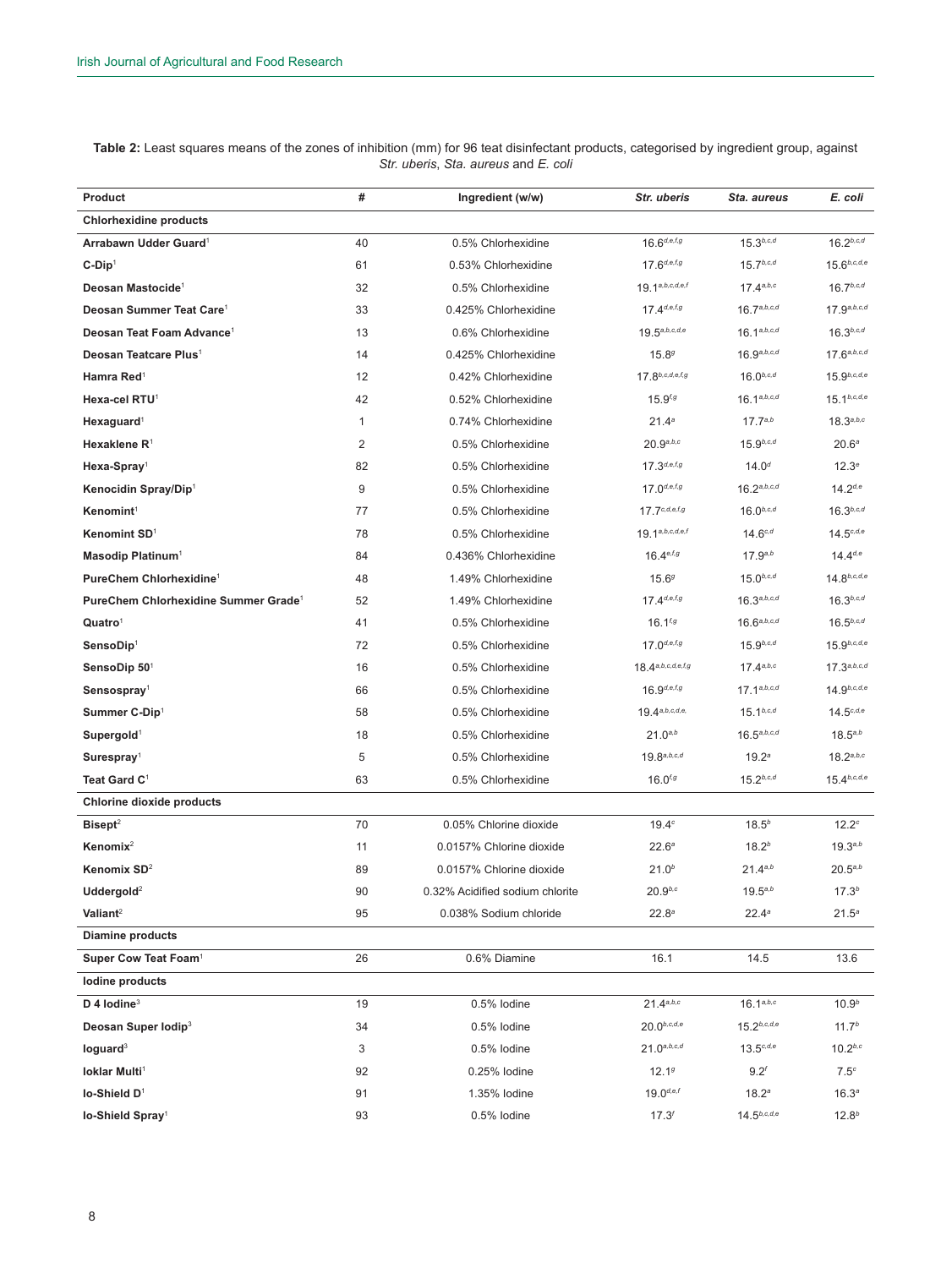| Product                                   | #  | Ingredient (w/w)                            | Str. uberis       | Sta. aureus       | E. coli           |
|-------------------------------------------|----|---------------------------------------------|-------------------|-------------------|-------------------|
| Luxdip $50B1$                             | 69 | 0.5% lodine                                 | $19.2^{c,d,e,f}$  | $13.7^{c,d,e}$    | 11.4 <sup>b</sup> |
| Masocare Platinum <sup>1</sup>            | 85 | 0.54% lodine                                | $19.3^{c,d,e,f}$  | $14.5^{b,c,d,e}$  | 12.4 <sup>b</sup> |
| Masodine Concentrate <sup>3</sup>         | 83 | 0.5% lodine                                 | 20.7a,b,c,d,e     | $15.5^{b,c,d}$    | 10.8 <sup>b</sup> |
| Maxadine C <sup>3</sup>                   | 8  | 0.5% lodine                                 | 23.0 <sup>a</sup> | 15.8a, b, c, d    | 11.9 <sup>b</sup> |
| Maxidine RTU1                             | 37 | 0.5% lodine                                 | $18.9^{d,e,f}$    | $13.3^{d,e}$      | 11.4 <sup>b</sup> |
| PureChem lodophor <sup>3</sup>            | 50 | 0.5% lodine                                 | $18.6^{e,f}$      | $12.6^{f}$        | 10.5 <sup>b</sup> |
| Silk dip <sup>3</sup>                     | 24 | 0.5% lodine                                 | $21.6^{a,b}$      | $17.1^{a,b}$      | 12.0 <sup>b</sup> |
| lodine and lactic acid products           |    |                                             |                   |                   |                   |
| Gold Glycodip XL <sup>1</sup>             | 62 | 0.5% lodine/1% lactic acid                  | 21.6 <sup>a</sup> | $15.3^{a,b}$      | 12.0 <sup>a</sup> |
| Lanodip $4 \text{ XL}^1$                  | 30 | 0.5% lodine/0.5% lactic acid                | 21.9 <sup>a</sup> | $16.5^{\circ}$    | $12.1^a$          |
| Lanodip Pre-Post <sup>1</sup>             | 55 | 0.29% lodine/0.8% lactic acid               | 21.1a             | $13.3^{b,c}$      | 10.1 <sup>b</sup> |
| TriCide <sup>1</sup>                      | 56 | 0.15% lodine/1% lactic acid                 | 21.1 <sup>a</sup> | $13.0^\circ$      | 10.0 <sup>b</sup> |
| TriCide Gold <sup>1</sup>                 | 57 | 0.15% lodine/1% lactic acid                 | 20.3 <sup>a</sup> | 13.2 <sup>c</sup> | 10.1 <sup>b</sup> |
| Lactic acid products                      |    |                                             |                   |                   |                   |
| $Barri$ -max <sup>1</sup>                 | 65 | 2.4% Lactic acid                            | $19.7^{b,c,d}$    | $16.3^{a,b,c}$    | $13.6^{b}$        |
| Blu-gard N Spray <sup>1</sup>             | 15 | 3.46% Lactic acid                           | $19.9^{b,c,d}$    | $15.6^{b,c}$      | $11.4^{b,c,d}$    |
| Dairy Pro UltraDip1                       | 74 | 3% Lactic acid                              | $17.1^{e,f}$      | $16.1^{a,b,c}$    | $12.1^{b,c,d}$    |
| Dairy Lac SA <sup>1</sup>                 | 76 | 3% Lactic acid                              | $18.8^{d,e,f}$    | $14.5^\circ$      | $11.8^{b,c,d}$    |
| Deosan Triathalon <sup>1</sup>            | 81 | 1.76% Lactic acid                           | $19.7^{b,c,d}$    | 14.2 <sup>c</sup> | $11.4^{b,c,d}$    |
| Flexigard Spray <sup>1</sup>              | 94 | 4% Lactic acid                              | $22.4^a$          | 19.2 <sup>a</sup> | 18.2 <sup>a</sup> |
| Kenolac <sup>1</sup>                      | 10 | 3.6% Lactic acid                            | $22.3^{\circ}$    | 19.3 <sup>a</sup> | $10.0^{d}$        |
| Kenolac SD <sup>1</sup>                   | 80 | 3.6% Lactic acid                            | $19.a^{c,d,e}$    | $15.0^{b,c}$      | $13.2^{b,c}$      |
| Kenopure <sup>1</sup>                     | 79 | 3.2% Lactic acid                            | 21.6a,b           | 16.4a, b, c       | $11.2^{b,c,d}$    |
| $Lacto-cel1$                              | 35 | 2.4% Lactic acid                            | $19.9^{b,c,d}$    | $15.9^{b,c}$      | $12.1^{b,c,d}$    |
| $Lacto-Mil1$                              | 96 | 5% Lactic acid                              | $19.1^{c,d,e}$    | 13.7 <sup>c</sup> | $10.6^{c,d}$      |
| Lactospray <sup>1</sup>                   | 4  | 2.4% Lactic acid                            | 21.3a,b,c         | 19.2 <sup>a</sup> | 10.2 <sup>d</sup> |
| SalvoDip $B^1$                            | 71 | 2.4% Lactic acid                            | $19.6^{b,c,d}$    | $16.6^{a,b,c}$    | $11.5^{b,c,d}$    |
| Salvospray <sup>1</sup>                   | 68 | 2.4% Lactic acid                            | $18.8^{d,e,f}$    | $17.8^{a,b}$      | $11.5^{b,c,d}$    |
| Symofilm <sup>1</sup>                     | 88 | 8% Lactic acid                              | $16.6^{f}$        | 19.3 <sup>a</sup> | 17.3 <sup>a</sup> |
| Lactic acid and chlorhexidine products    |    |                                             |                   |                   |                   |
| Arkshield <sup>1</sup>                    | 7  | 5% Lactic acid/0.3% chlorhexidine           | $21.6^{a,b,c}$    | $18.9^{a,b,c}$    | $15.4^{b,c,d}$    |
| Bacto-Lac <sup>1</sup>                    | 31 | 5% Lactic acid/0.05% chlorhexidine          | $18.8^{c,d,e,f}$  | $15.9^{d,e}$      | $14.1^{c,d}$      |
| Blue Barrier Spray <sup>1</sup>           | 49 | Lactic acid/0.6% chlorhexidine <sup>4</sup> | $22.3^{\circ}$    | 21.7 <sup>a</sup> | $20.3^{a}$        |
| Co-op Source Duo-Teat Shield <sup>1</sup> | 39 | 2% Lactic acid/0.3% chlorhexidine           | $18.1^{d,e,f}$    | $16.5^{c,d,e}$    | $15.4^{b,c,d}$    |
| Dual Dip <sup>1</sup>                     | 45 | 2% Lactic acid/0.3% chlorhexidine           | $18.2^{d,e,f}$    | $16.0^{d,e}$      | $15.0^{b,c,d}$    |
| Dual Dip Supreme <sup>1</sup>             | 47 | Lactic acid/0.6% Chlorhexidine <sup>4</sup> | $21.8^{a,b}$      | $21.3^{a,b}$      | $18.5^{a,b}$      |
| Duo-cel <sup>1</sup>                      | 38 | 2.5% Lactic acid/0.3% chlorhexidine         | $18.5^{d,e,f}$    | $16.4^{c,d,e}$    | $16.2^{b,c}$      |
| Duogold <sup>1</sup>                      | 17 | 2% Lactic acid/0.3% chlorhexidine           | 19.7a,b,c,d,e     | $16.8^{c,d,e}$    | 17.3a, b, c       |

**Duo-Teat Shield**<sup>1</sup> 25 2% Lactic acid/0.3% chlorhexidine 17.9<sup>de,f</sup> 16.9<sup>c,d,e</sup> 16.8<sup>a,b,c</sup> **Fortress Protect Film**<sup>1</sup> 73 3% Lactic acid/0.2% chlorhexidine 20.3<sup>a,b,c,d,e</sup> 17.6<sup>c,d,e</sup> 13.9<sup>c,d</sup> Hypraspray<sup>1</sup> 16.7<sup>c,d,e</sup> 12.2<sup>d</sup> 87 2% Lactic acid/0.03% chlorhexidine 19.1<sup>b,c,d,e</sup> 16.7<sup>c,d,e</sup> 12.2<sup>d</sup>

## **Table 2:** Continued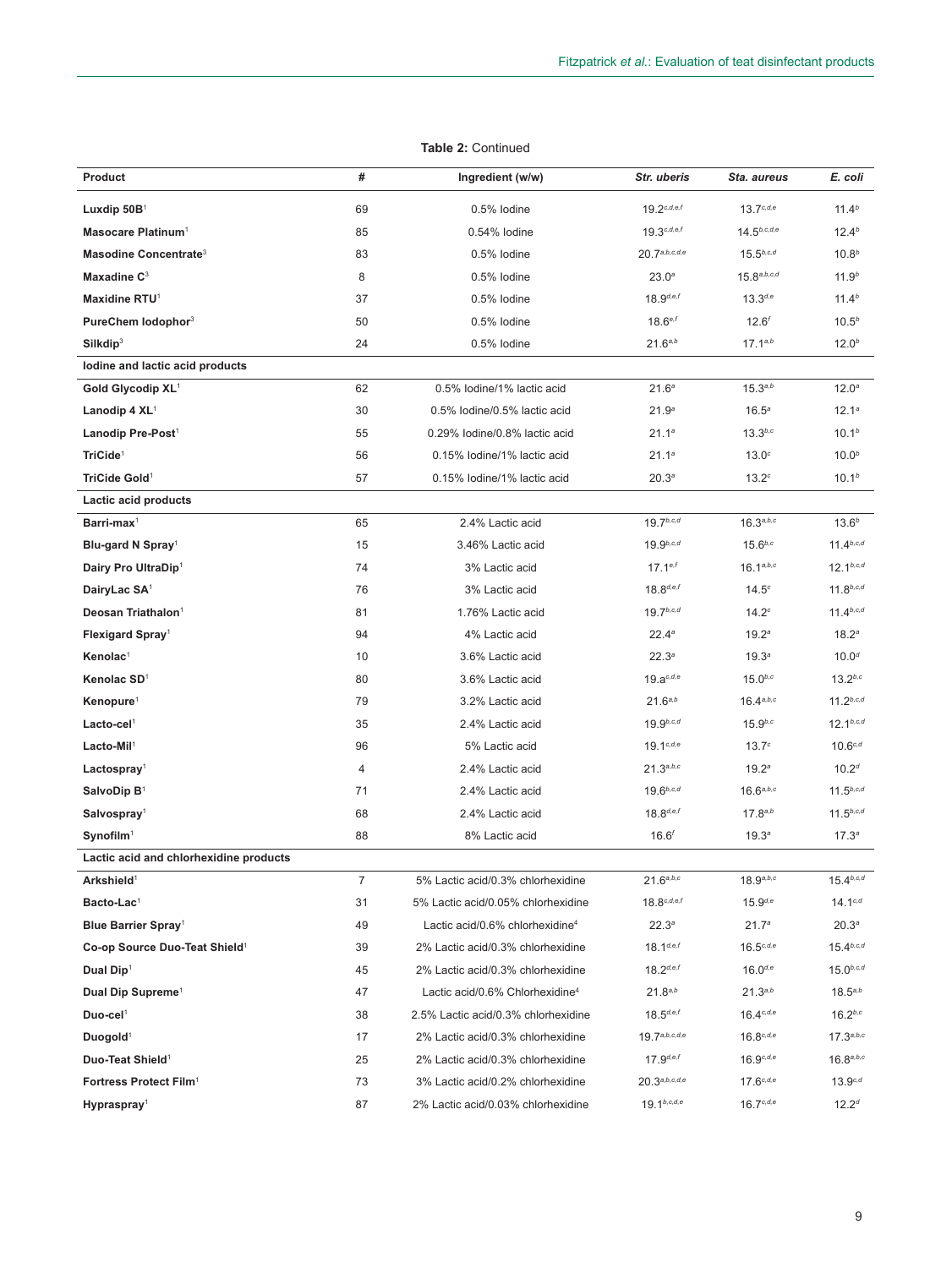| Product                                    | #  | Ingredient (w/w)                                 | Str. uberis       | Sta, aureus       | E. coli           |
|--------------------------------------------|----|--------------------------------------------------|-------------------|-------------------|-------------------|
| Lacto dual <sup>1</sup>                    | 36 | 2.5% Lactic acid/1.5% chlorhexidine              | $18.2^{d,e,f}$    | $15.2^e$          | $16.6^{b,c}$      |
| Nano Dual <sup>1</sup>                     | 28 | 1.93% Lactic acid/0.2% chlorhexidine             | 21.6a, b, c       | $16.9^{c,d,e}$    | $14.8^{c,d}$      |
| Novo Dual <sup>1</sup>                     | 29 | 4% Lactic acid/0.27% chlorhexidine               | 20.8a, b, c, d    | $17.5^{c,d,e}$    | $15.6^{b,c,d}$    |
| Novodip <sup>1</sup>                       | 60 | 4.9% Lactic acid/1.28% chlorhexidine             | $19.3^{b,c,d,e}$  | $19.1^{a,b,c}$    | $16.0^{b,c}$      |
| Novospray <sup>1</sup>                     | 54 | 4.9% Lactic acid/0.3% chlorhexidine              | 20.0a, b, c, d, e | $18.4^{b,c,d}$    | $16.3^{b,c}$      |
| Protect Pre Post <sup>1</sup>              | 75 | 3% Lactic acid/0.25% chlorhexidine               | $21.7^{a,b}$      | $18.2^{c,d}$      | $14.0^{c,d}$      |
| PureChem Dual Dip <sup>1</sup>             | 51 | 1% Lactic acid/1.49% chlorhexidine               | $16.2^{f}$        | $16.3^{c,d,e}$    | $14.5^{\circ}$    |
| Salvohex <sup>1</sup>                      | 67 | 2% Lactic acid/ 0.3% chlorhexidine               | $17.8^{e,f}$      | $16.2^{c,d,e}$    | 16. $8^{a,b,c}$   |
| Supreme <sup>1</sup>                       | 64 | 2.5% Lactic acid/0.375% chlorhexidine            | $19.2^{b,c,d,e}$  | $16.8^{c,d,e}$    | $15.4^{b,c,d}$    |
| Sure Spray Duo <sup>1</sup>                | 6  | 2% Lactic acid/0.3% chlorhexidine                | $18.6^{d,e,f}$    | $17.2^{c,d,e}$    | $15.4^{b,c,d}$    |
| Lactic acid and hydrogen peroxide products |    |                                                  |                   |                   |                   |
| Lactic Lather <sup>1</sup>                 | 46 | 1.6% Lactic acid/ hydrogen peroxide <sup>4</sup> | 27.9              | 25.1              | 19.3              |
| Lactic acid and salicylic acid products    |    |                                                  |                   |                   |                   |
| Biolac Pre-Post <sup>1</sup>               | 44 | 0.25% Lactic acid/0.03% salicylic acid           | $19.7^{a,b}$      | 16.0 <sup>a</sup> | $11.4^{b}$        |
| Biolac Pre-Post <sup>1</sup>               | 59 | 0.25% Lactic acid/0.03% salicylic acid           | 21.0 <sup>a</sup> | 15.1 <sup>a</sup> | $11.8^{b,c}$      |
| Dermalac Emprasan <sup>1</sup>             | 27 | 0.25% Lactic acid/salicylic acid <sup>4</sup>    | 21.1 <sup>a</sup> | 14.3a, b, c       | $11.0^{b,c}$      |
| Emprasan dual <sup>1</sup>                 | 53 | 0.25% Lactic acid/salicylic acid <sup>4</sup>    | $19.6^{a,b}$      | $14.8^{a,b}$      | 16.0 <sup>a</sup> |
| Hypred Quick Spray <sup>1</sup>            | 20 | 2% Lactic acid/0.1% salicylic acid               | $17.0^{c,d}$      | 9.7 <sup>d</sup>  | 9.7 <sup>c</sup>  |
| Lely Quaress-Cura <sup>1</sup>             | 43 | 3% Lactic acid/salicylic acid <sup>4</sup>       | $18.9^{a,b,c}$    | 15.9 <sup>a</sup> | 12.4 <sup>b</sup> |
| $Prefoam+1$                                | 21 | 2% Lactic acid/0.1% salicylic acid               | $18.1^{b,c,d}$    | $11.7^{b,c,d}$    | $11.1^{b,c}$      |
| Virolac Concentrate <sup>3</sup>           | 22 | 2% Lactic acid/0.1% salicylic acid               | $16.8^{c,d}$      | $11.2^{c,d}$      | $10.8^{b,c}$      |
| Virolac Film <sup>1</sup>                  | 23 | 2% Lactic acid/0.1% Salicylic acid               | $17.2^{c,d}$      | $11.7^{b,c,d}$    | $11.0^{b,c}$      |
| Virolac Spray <sup>1</sup>                 | 86 | 2% Lactic acid/0.1% salicylic acid               | $16.0^{d}$        | $11.3^{c,d}$      | $10.3^{b,c}$      |

#### **Table 2:** Continued

1 Ready to use (RTU).

2 Requires activation before use.

3 Concentrate.

4 The concentration of some active ingredients for combination products was not declared by the manufacturer.

*a,b,c,d,e,f,g*Inhibitions not sharing the same superscript in a column within an ingredient group were significantly different (*P* < 0.05).

 $# =$  product number.

ranged from 1% w/w to 5% w/w lactic acid combined with 0.03% w/w to 1.5% w/w chlorhexidine. Within the lactic acid and chlorhexidine group, product 49 (lactic acid combined with 0.6% w/w chlorhexidine) resulted in the largest inhibitions against *Str*. *uberis*, *Sta*. *aureus* and *E*. *coli* of 22.3 mm, 21.7 mm and 20.3 mm, respectively. Furthermore, product 47 (lactic acid combined with 0.6% w/w chlorhexidine) resulted in the second largest inhibitions for *Str*. *uberis* (21.8 mm), *Sta*. *aureus* (21.3 mm) and *E*. *coli* (18.5 mm) which did not differ significantly from product 49. In comparison to products 49 and 47, product 51 (1% w/w lactic acid combined with 1.49% w/w chlorhexidine) resulted in a smaller inhibition of 16.2 mm for *Str*. *uberis*. Alternatively, product 36 (2.5% w/w lactic acid combined with 1.5% w/w chlorhexidine) showed the smallest inhibition for *Sta*. *aureus* (15.2 mm) and product 87 (2% w/w

lactic acid combined with 0.03% w/w chlorhexidine) showed the smallest inhibition for *E*. *coli* (12.2 mm), both of which were significantly different from products 49 and 45 (*P* < 0.05).

## *Lactic acid and hydrogen peroxide*

Only one product contained a combination of the ingredients lactic acid and hydrogen peroxide (product 46; 1.6% w/w lactic acid combined with hydrogen peroxide). This product resulted in inhibitions of 27.9 mm, 25.1 mm and 19.3 mm for *Str*. *uberis*, *Sta*. *aureus* and *E*. *coli*, respectively.

## *Lactic acid and salicylic acid*

Within the trial, 10 products contained a combination of lactic acid and salicylic acid. These products ranged from concentrations of 0.25% w/w to 3% w/w lactic acid combined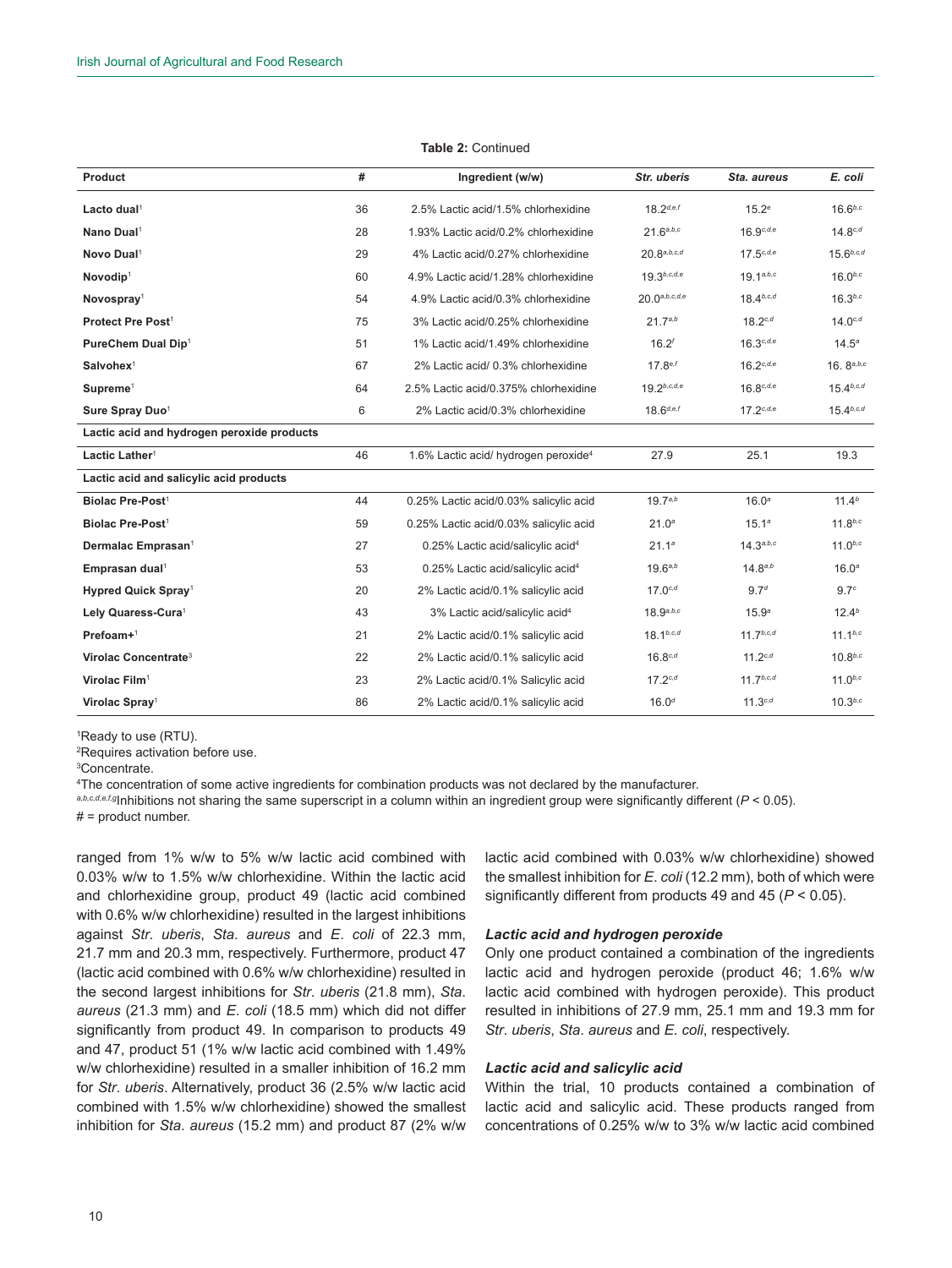with 0.03% w/w to 0.1% w/w salicylic acid. For *Str*. *uberis*, product 27 (0.25% w/w lactic acid combined with salicylic acid) resulted in a significantly greater zone of inhibition of 21.1 mm compared to product 86 (2% w/w lactic acid combined with 0.1% w/w salicylic acid [16.0 mm]) (*P* < 0.05). For *Sta*. *aureus*, product 44 (0.25% w/w lactic acid combined with 0.03% w/w salicylic acid) resulted in the largest zone of inhibition of 16.0 mm. This was significantly different to product 20 (2% w/w lactic acid combined with 0.1% w/w salicylic acid) which had the smallest zone of inhibition of 9.7 mm (*P* < 0.05). For *E*. *coli*, product 53 (0.25% w/w lactic acid combined with salicylic acid) showed the largest zone of inhibition of 16.0 mm, which differed significantly from product 20 with the smallest zone of inhibition of 9.7 mm (*P* < 0.05).

While all individual products were not statistically compared, some products were observed to have numerically higher inhibitions against each bacterial strain tested than others within the study. Product 46 was found to result in the largest zones of inhibition for both *Str*. *uberis* (27.9 mm) and *Sta*. *aureus* (25.1 mm), with product 95 (0.038% w/w chlorine dioxide) achieving the largest zone of inhibition for *E*. *coli* (21.5 mm).

## **Discussion**

Mastitis control programmes recommend the use of teat disinfection, with some recommending both pre- and postmilking disinfection. By testing teat disinfectant products against bacteria that have previously been identified as the most prevalent mastitis-causing bacteria in Ireland (Keane *et al*., 2013), the effectiveness of these products can be estimated for use in Ireland. The results of this study show that the range of teat disinfection products showed variation in bacterial inhibition against *Str*. *uberis*, *Sta*. *aureus* and *E*. *coli*, with some individual products and ingredient groups resulting in greater bacterial inhibitions than others.

The chlorine dioxide ingredient group showed the greatest zones of inhibition for *Str*. *uberis*, *Sta*. *aureus* and *E*. *coli*, which was significantly different to the iodine group for all three bacterial strains. Chlorine dioxide (1%) was previously shown to have large log percentage reductions against *Sta*. *aureus*, *E*. *coli* and *Str*. *uberis* when tested using the excised teat method (Enger *et al*., 2015). Furthermore, Santos *et al*. (2016) demonstrated, *in vitro*, that a 2.5% chlorine dioxide product resulted in reduction levels comparable to a 0.6% iodine product at four different exposure times (15 s, 30 s, 60 s and 300 s) against 50 *Sta*. *aureus* strains. However, it has also been stated that chlorine dioxide may be less effective when applied to the teat skin as it can be highly reactive towards organic matter which may be present on the skin surface (Lopes *et al*., 2012).

Two ingredient groups within the study contained just one product each; the variation in product numbers within product ingredient groups may represent a limitation within the study. These ingredient groups include diamine (product 26) and lactic acid combined with hydrogen peroxide (product 46). The product containing diamine resulted in small zones of inhibition for all three bacterial strains. This was similar to a previous study where the same diamine product resulted in some of the smallest zones of inhibition against three *Sta*. *aureus* isolates, a *Str*. *uberis* isolate and an *E*. *coli* isolate (Fitzpatrick *et al*., 2019a). However, when this product was applied to teat skin, it resulted in some of the highest reductions of staphylococcal and streptococcal isolates naturally present on the teat skin (Fitzpatrick *et al*., 2019b). This could be due to the ingredient diamine being less affected by the presence of organic matter than other ingredients and it is also stable at a wide range of pH (Mondin *et al*., 2014). This may allow products having this ingredient to be less affected by organic matter on teat skin. In this study, product 46 containing lactic acid combined with hydrogen peroxide had the greatest zones of inhibition for *Str*. *uberis* and *Sta*. *aureus*. Previously, two hydrogen peroxide products (0.5%) have been shown to achieve a >5 log reduction against *Sta*. *aureus*, *Str*. *uberis* and *E*. *coli*, with these products also being comparable to two chlorine dioxide products (Lopez-Benavides *et al*., 2012). Furthermore, the use of a hydrogen peroxide product for both pre- and postmilking was shown to reduce the bacterial contamination on teat skin by 65% (Miseikiene *et al.*, 2019). The use of hydrogen peroxide within teat disinfectant products proves to be effective at reducing bacterial load on teat skin but its impact on teat skin condition must be evaluated.

Additionally, a product containing 0.038% w/w chlorine dioxide (product 95) was found to achieve the greatest zones of inhibition (21.5 mm) against *E*. *coli*. Also, a 1% chlorine dioxide product resulted in a large log reduction against an *E*. *coli* strain, which was comparable to both a 0.5% and 1% iodophor teat disinfectant, when using the excised teat method (Enger *et al*., 2015). Furthermore, the use of a chlorine dioxide (0.0157%) product reduced naturally present coliforms on the teat skin by 87.9% (Fitzpatrick *et al*., 2019b). However, there may be some negative aspects associated with the use of chlorine dioxide products. All chlorine dioxide products used in this study had to be activated/mixed prior to use; also, depending on the product, the time limit for recommended usage after activation ranged from 24 h up to 26 d.

In the current study, only two ingredient groups showed a trend in effectiveness with increasing concentrations of the active ingredients. These groups included iodine and a combination of iodine and lactic acid. Within the iodine ingredient group, the highest concentration of iodine (1.35% w/w) resulted in the largest zones of inhibition for both *Sta*. *aureus* and *E*. *coli*, which was significantly different to the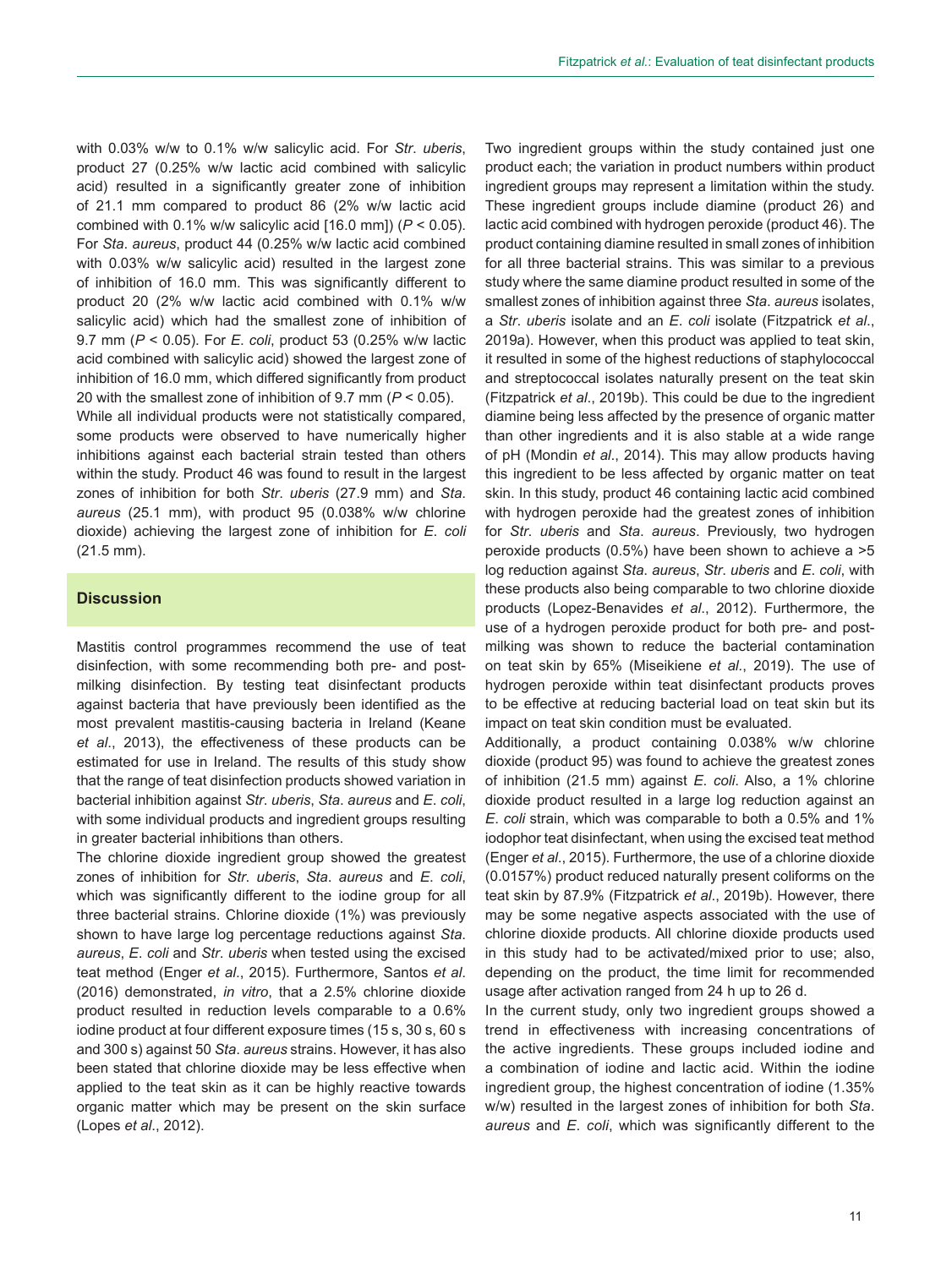lowest concentration of 0.25% w/w iodine, which was also effective for *Str*. *uberis*. In the iodine combined with lactic acid group, the concentrations of 0.5% w/w iodine with 0.5% w/w lactic acid and 0.5% w/w iodine with 1% w/w lactic acid resulted in some of the numerically largest inhibitions for all three bacterial strains. A decrease in effectiveness could be observed within these products as iodine levels were reduced. However, products which contained higher concentrations of ingredients, within the other ingredient groups, for example, product 48 (1.49% w/w chlorhexidine), did not always result in the highest level of reduction as would be expected. Limited information with regard to emollient levels in products was available; therefore, the impact of those teat condition agents on the effectiveness of the products could not be evaluated.

The disc diffusion method used in the current study allows for an effective screening of a large number of teat disinfectant products in a short period of time. However, laboratory methods do not evaluate the true efficacy of a teat disinfectant product. Therefore, further studies must be performed to determine the ability of the products to reduce: (1) bacterial load on the teat skin, (2) new IMIs and (3) impact on teat skin condition.

## **Conclusion**

This study has shown that there is a range of alternative teat disinfectant products available which reduce bacterial growth comparable to iodine-based products. The concentration of active ingredient did not influence the effectiveness in the majority of teat disinfectant products. Additionally, different products/ingredients were more effective against specific strains of bacteria within the study. The disc diffusion method is an effective method to screen a large number of teat disinfectant products, but field trials would be required to fully determine the products' effectiveness in reducing the bacterial load on teat skin and the ability of the products to reduce IMIs.

## **Acknowledgements**

The authors gratefully acknowledge funding from Teagasc (project 0006). Sarah Fitzpatrick was in receipt of a Teagasc Walsh Scholarship (Ref: 2016054). Teat disinfection products listed are not an indication of the regulatory status of the products. Check the Department of Agriculture, Food and the Marine (DAFM) Biocidal Products Register ([http://www.](http://www.pcs.agriculture.gov.ie/registers/biocidalproductregisters/) [pcs.agriculture.gov.ie/registers/biocidalproductregisters/](http://www.pcs.agriculture.gov.ie/registers/biocidalproductregisters/)) and Health Products Regulatory Authority (HPRA) ([http://www.](http://www.hpra.ie/homepage/veterinary) [hpra.ie/homepage/veterinary](http://www.hpra.ie/homepage/veterinary)) before purchase.

## **References**

- Baumberger, C., Guarin, J.F. and Ruegg, P.L. 2016. Effect of 2 different premilking teat sanitation routines on reduction of bacterial counts on teat skin of cows on commercial dairy farms. *Journal of Dairy Science* **99**: 2915–2929.
- Berry, D.P. and Meaney, W.J. 2006. Interdependence and distribution of subclinical mastitis and intramammary infection among udder quarters in dairy cattle. *Preventative Veterinary Medicine* **75**: 81–91.
- Boddie, R.L., Owens, W.E., Foret, C.J. and Janowicz, P. 2004. Efficacy of a 0.1% iodine teat dip against *Staphylococcus aureus* and *Streptococcus agalactiae* during experimental challenge. *Journal of Dairy Science* **87**: 3089–3091.
- Böhm, F., Wente, N. and Krömker, V. 2017. The efficacy of a foaming iodine-based pre-milking teat disinfectant. *Milchwissenschaft* **70**: 6–9.
- Breen, J. 2019. The importance of teat disinfection in mastitis control. *Livestock* **24**: 122–128.
- Enger, B.D., Fox, L.K., Gay, J.M. and Johnson, K.A. 2015. Reduction of teat skin mastitis pathogen loads: diferences between strains, dips and contact times. *Journal of Dairy Science* **98**: 1354–1361.
- Fitzpatrick, S., Garvey, M., Flynn, J., Jordan, K., O' Brien, B. and Gleeson, D. 2019a. Screening commercial teat disinfectants against bacteria isolated from bovine milk using disk diffusion. *Veterinary World* **12**: 629–637.
- Fitzpatrick, S.R., Garvey, M., Flynn, J., Jordan, K. and Gleeson, D. 2019b. Are some teat disinfectant formulations more effective against specific bacteria isolated on teat skin than others? *Acta Veterinaria Scandinavica* **61**: 1–5.
- Garvey, M., Curran, D. and Savage, M. 2017. Efficacy testing of teat dip solutions used as disinfectants for the dairy industry: antimicrobial properties. *International Journal Dairy Technology* **70**: 179–187.
- Gibson, H., Sinclair, L.A., Brizuela, C.M., Worton, H.L. and Protheroe, R.G. 2008. Effectiveness of selected premilking teat-cleaning regimes in reducing teat microbial load on commercial dairy farms. *Letters in Applied Microbiology* **46**: 295–300.
- Gleeson, D., Flynn, J. and O' Brien, B. 2018. Effect of pre-milking teat disinfection on new mastitis infection rates of dairy cows. *Irish Veterinary Journal* **71**: 1–8.
- Hillerton, J.E. and Booth, J.M. 2018. The five-point mastitis control plan—a revisory tutorial! *Proceedings of the 57th NMC Annual Meeting Proceedings, Arizona, USA*, page 3–19.
- Keane, O.M., Budd, K.E., Flynn, J. and McCoy, F. 2013. Pathogen profile of clinical mastitis in Irish milk-recording herds reveals a complex aetiology. *Veterinary Record* **173**: 17.
- Lopes, I., Brito, D., Ferreira, E., Teles, F. and Costa, F. 2012. In vitro sensitivity of *Staphylococcus sp*. bacteria to antimicrobials and disinfectants used for control of bovine mastitis. *Journal of Bioscience and Medicine* **2**: 1–5.